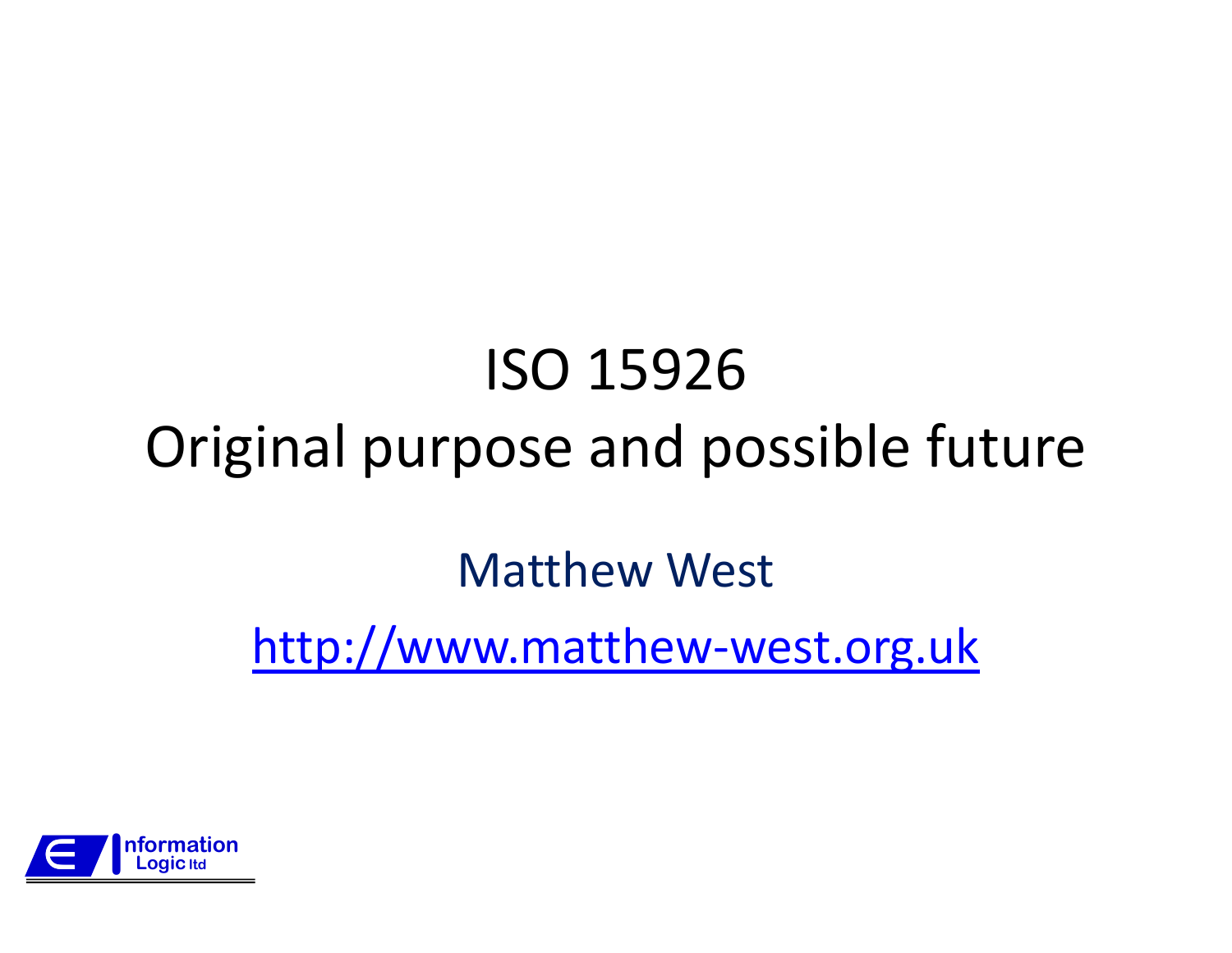### Original Purpose

- Integration and exchange of plant data throughout the life of the plant
- Initial focus on the integration of design data from different design systems and the hand over of design data from design contractor to owner/operator.

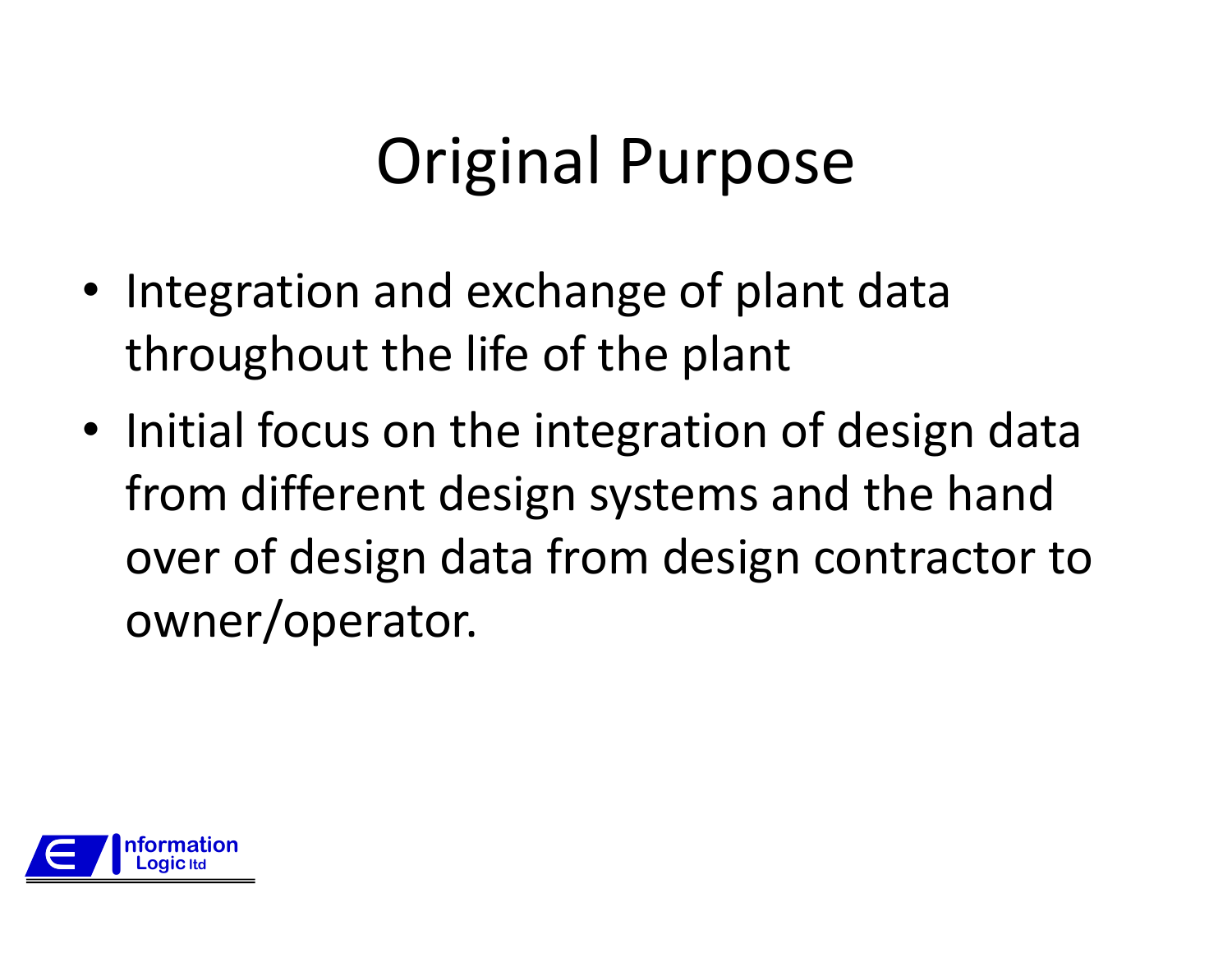### Integration and Exchange



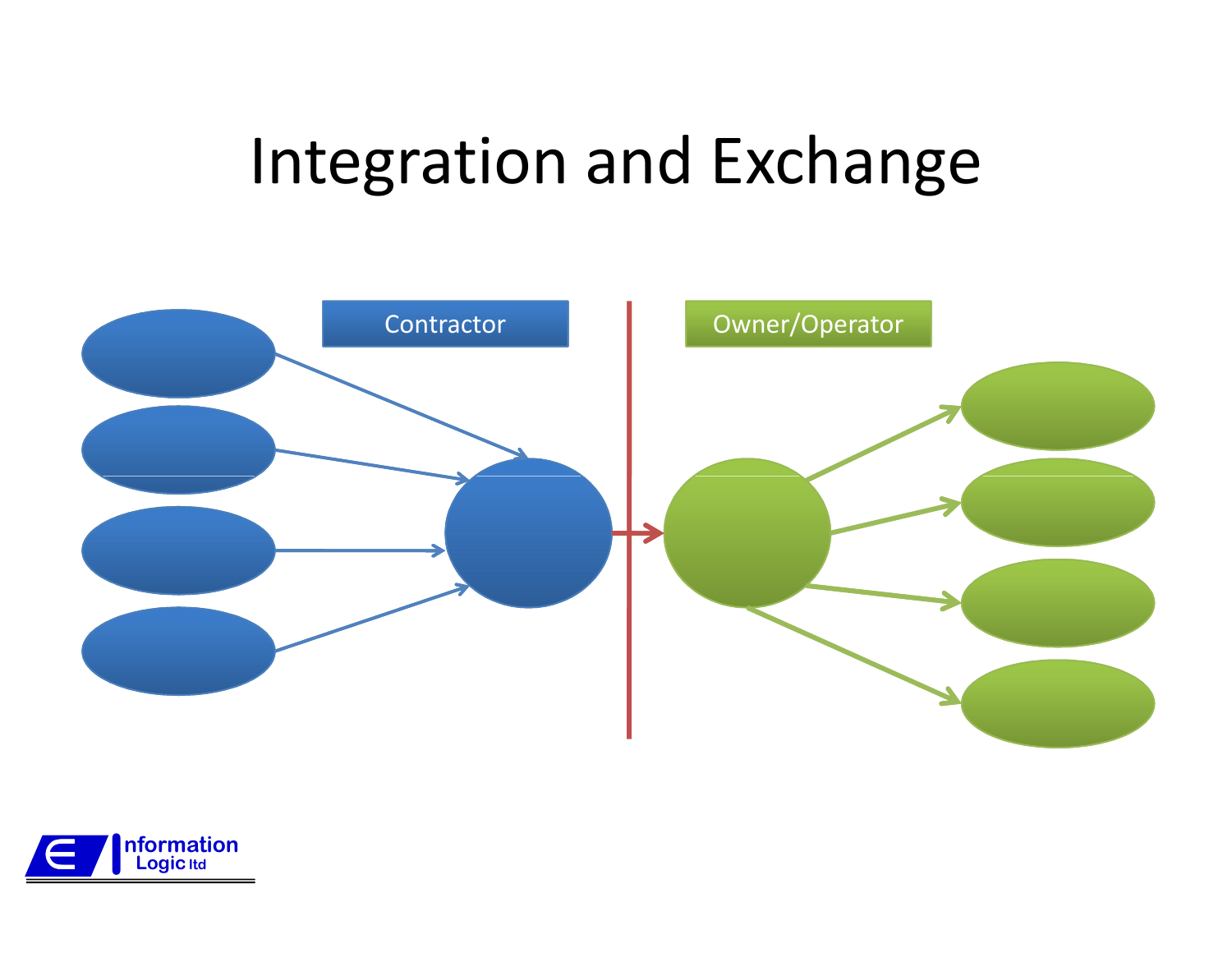### Some Key Requirements

- •Unique identifiers for equipment and equipment classes
- $\bullet$ Reconciliation of different identifiers across different systems
- $\bullet$ Ability to check completeness of design data
- $\bullet$  Correctly distinguish between (for example):
	- Plant
	- Tags
	- Equipment items
	- Planned
	- Actual
	- Specification (equipment types)

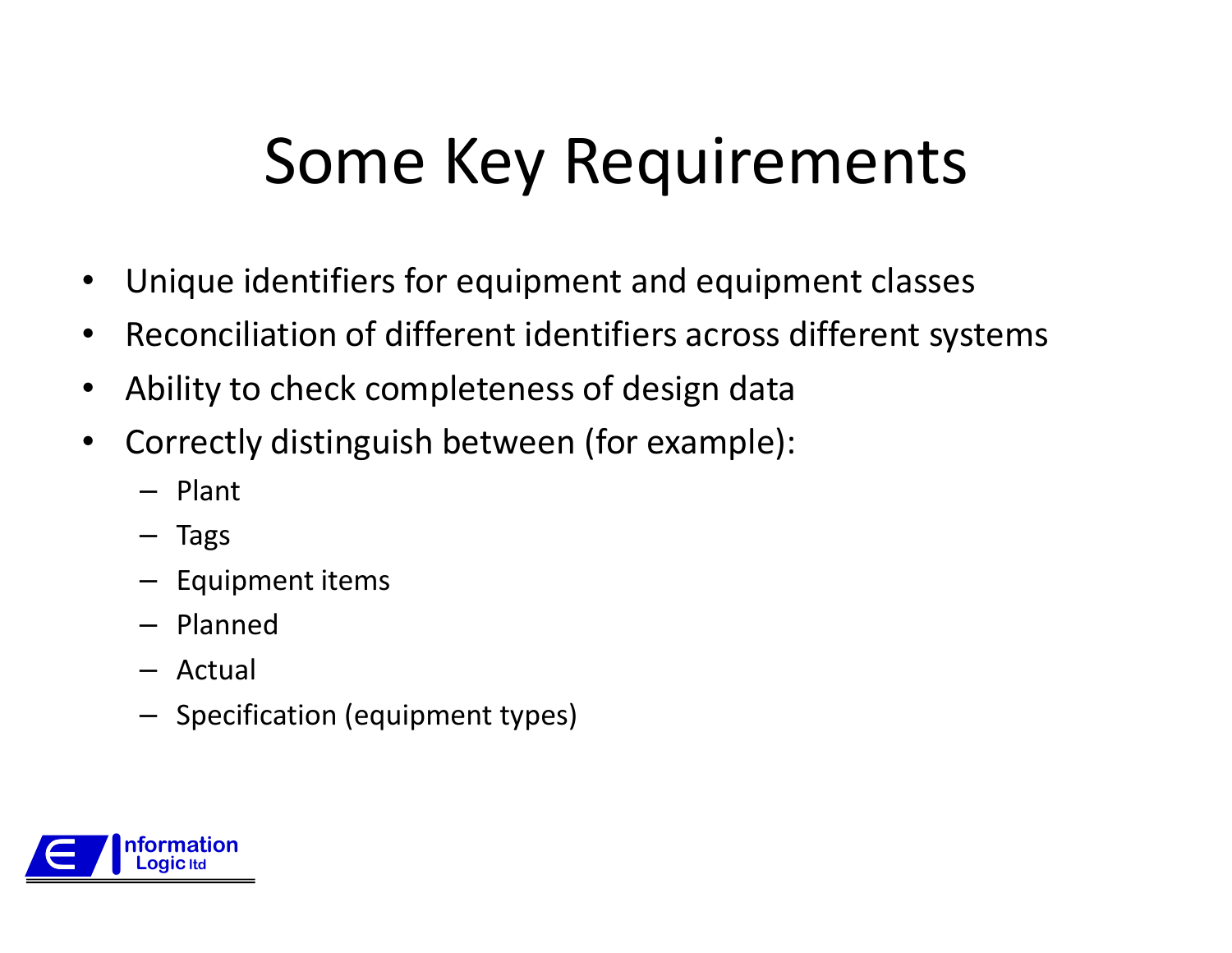### Part 7



OWL

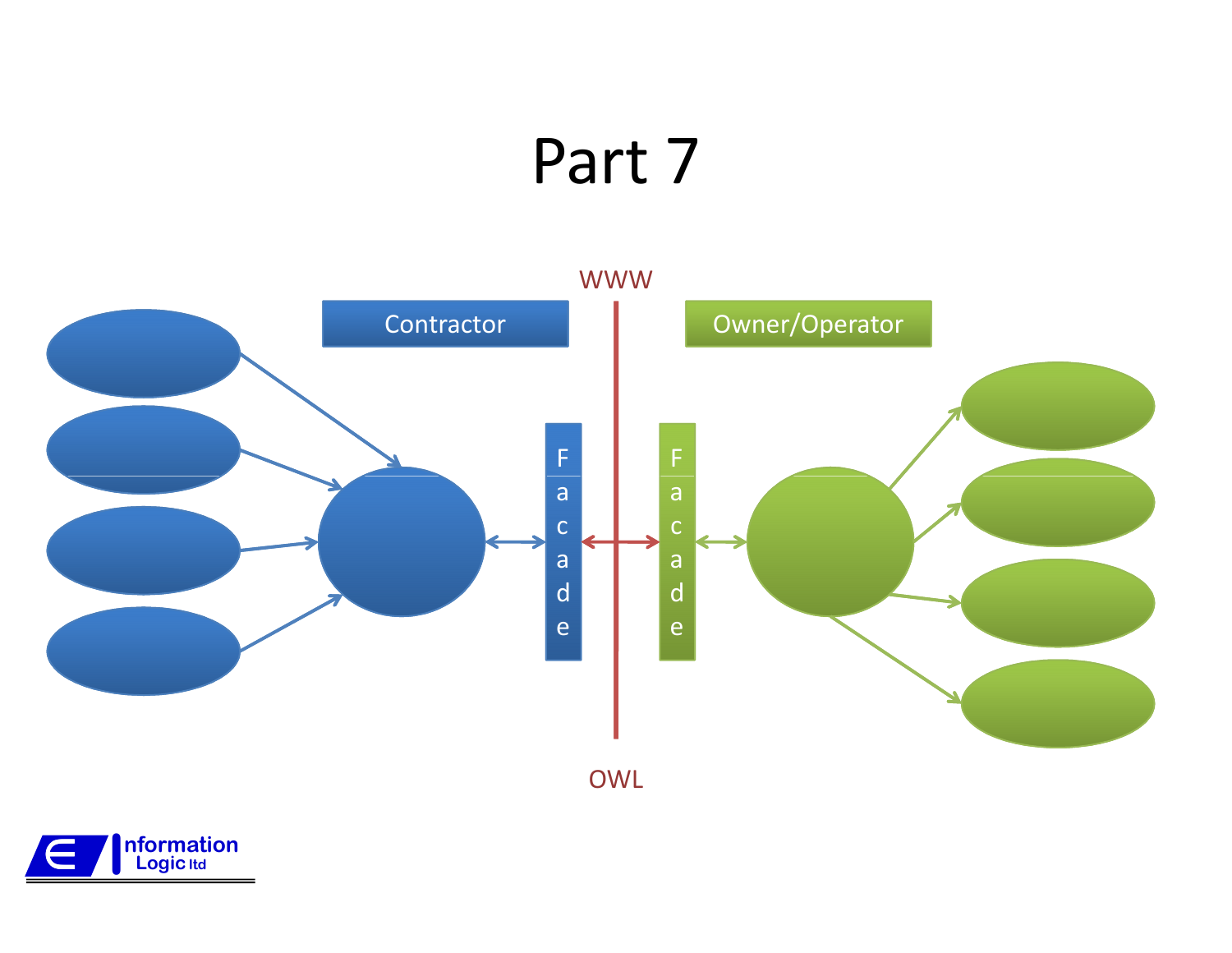# Six effects of ontologies

Martin Hepp, http://www.heppnetz.de

- 1. Using philosophical notions as guidance for identifying stable and reusable conceptual elements
- 2. Unique identifiers for conceptual elements
- 3. Excluding unwanted interpretations by means of informal semantics
- 4. Excluding unwanted interpretations by means of formal semantics
- 5. Inferring implicit facts automatically
- 6. Spotting logical inconsistencies

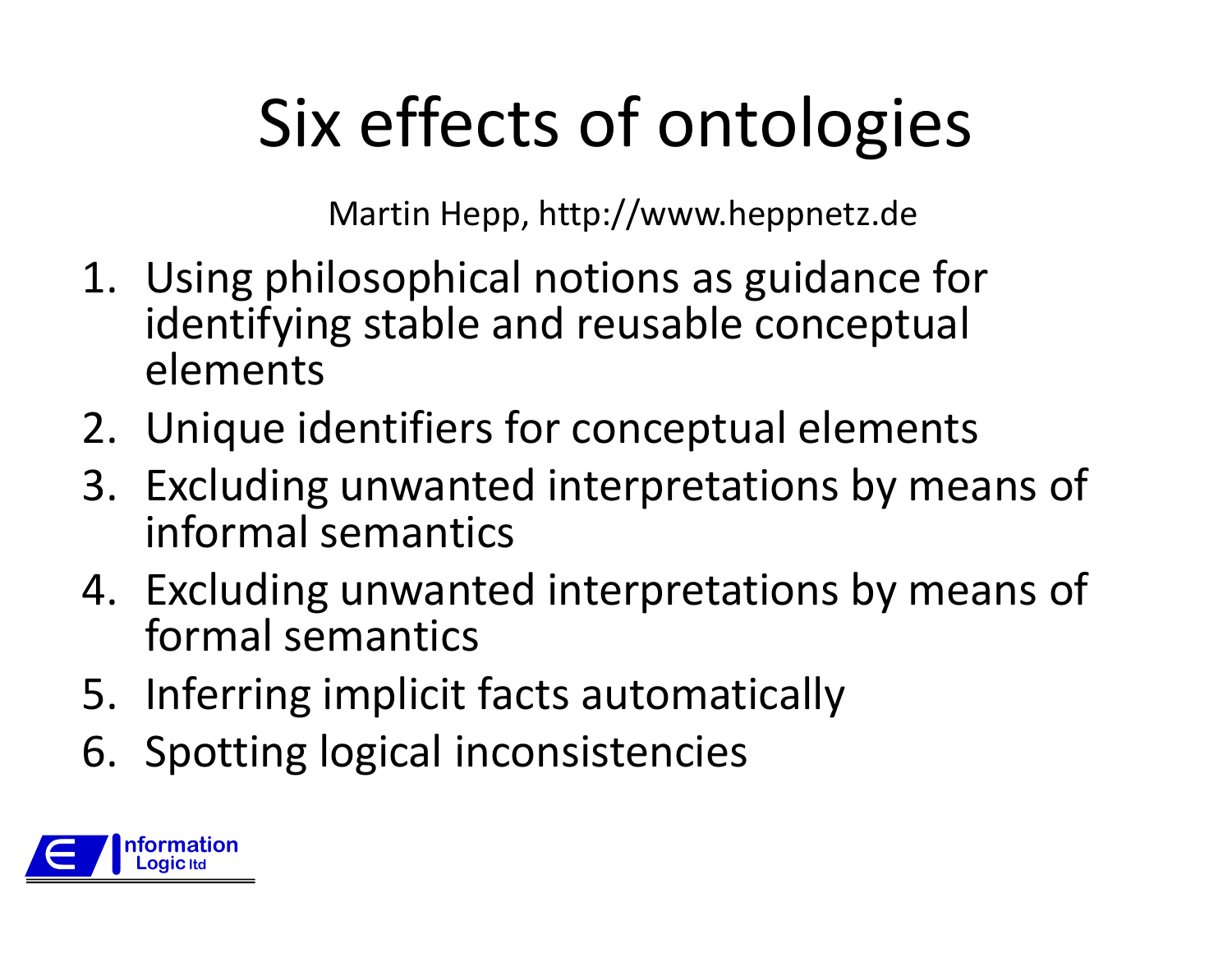## The Effects of Ontology



#### Potential Impact

- **Philosophical Notions -> Stable** Concepts
- **Unique Identifiers**
- **Excluding Unwanted Interpretations** by Informal Semantics
- **Excluding Unwanted Interpretation** by Formal Semantics
- **Inferring Implicit Facts**
- **Spotting Inconsistencies**

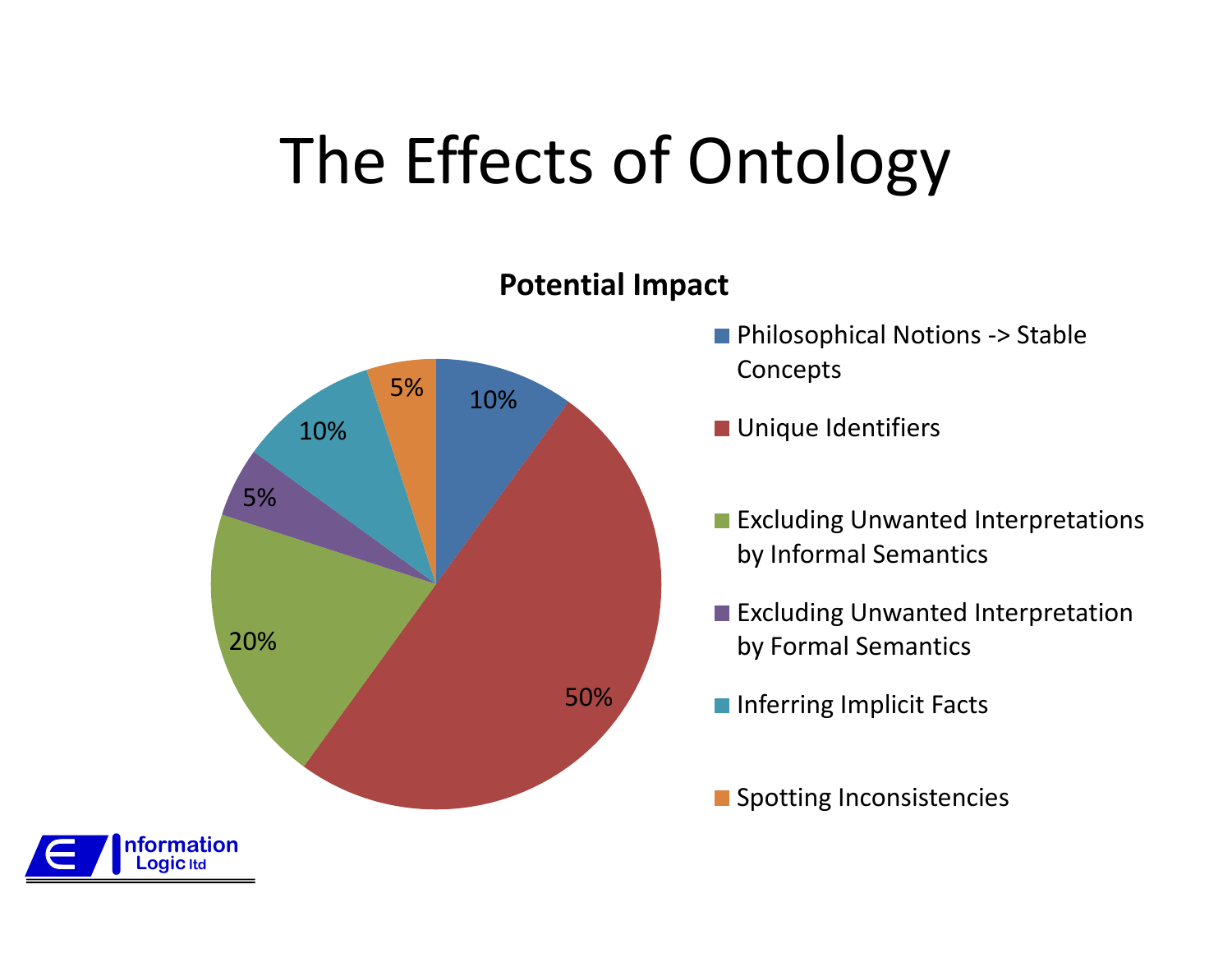## The Effects of Ontology

#### Research Intensity



**E** Formation i<br>J

**Logic ltd** 

- Philosophical Notions -> Stable Concepts
- **Unique Identifiers**
- **Excluding Unwanted Interpretations by** Informal Semantics
- **Excluding Unwanted Interpretations by** Formal Semantics
- Inferring Implicit Facts
- **Spotting Inconsistencies**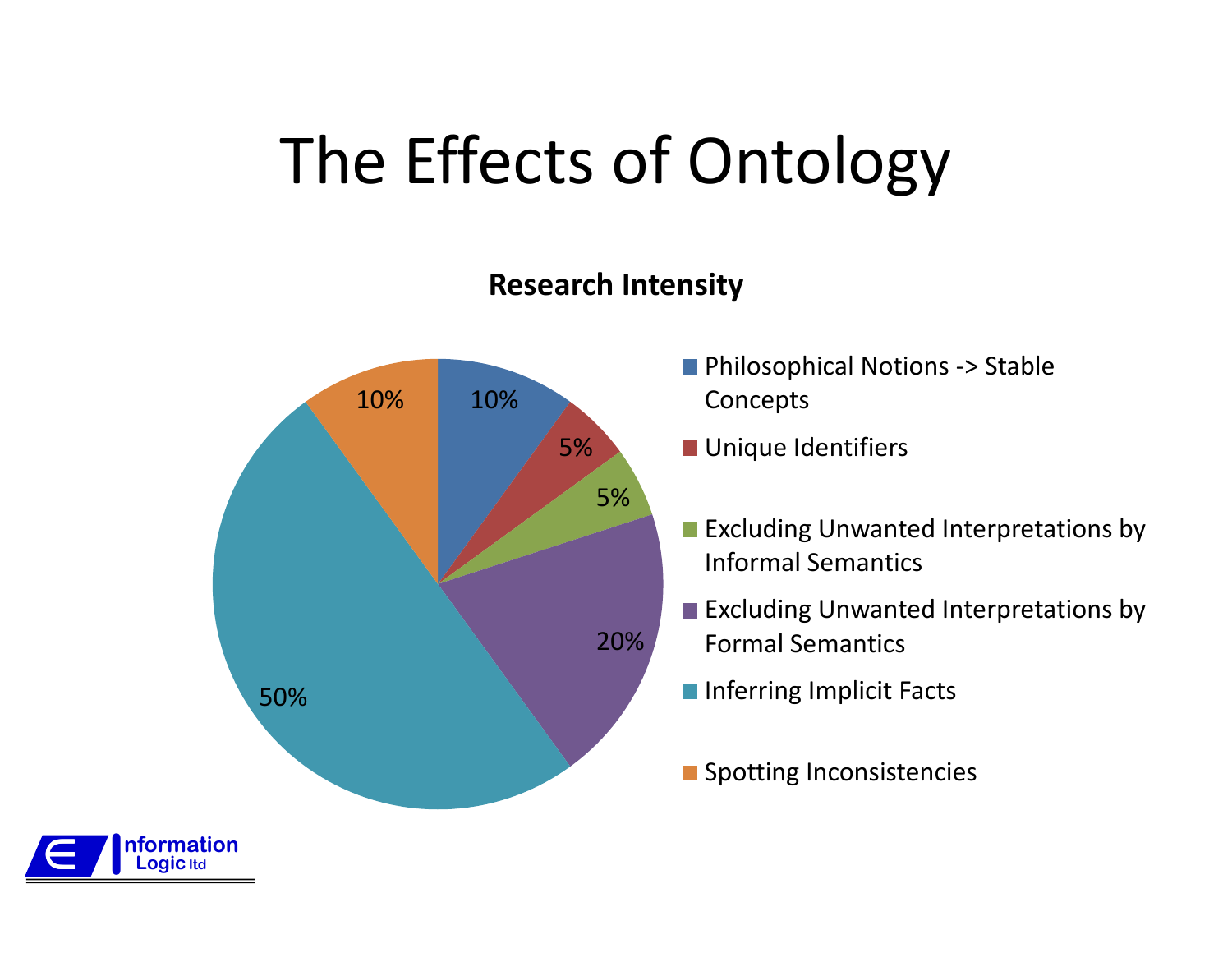#### 3D



- 1. Physical objects do not have temporal parts.
- 2. Different physical objects may coincide (nonextensional).

#### 4D + Extensionalism

#### The past and the future exist as well as the present



- 1. Individuals extend in time as well as space and have both temporal parts and spatial parts.
- 2. When two individuals have the same spatiotemporal extent they are the same thing (extensionalism).

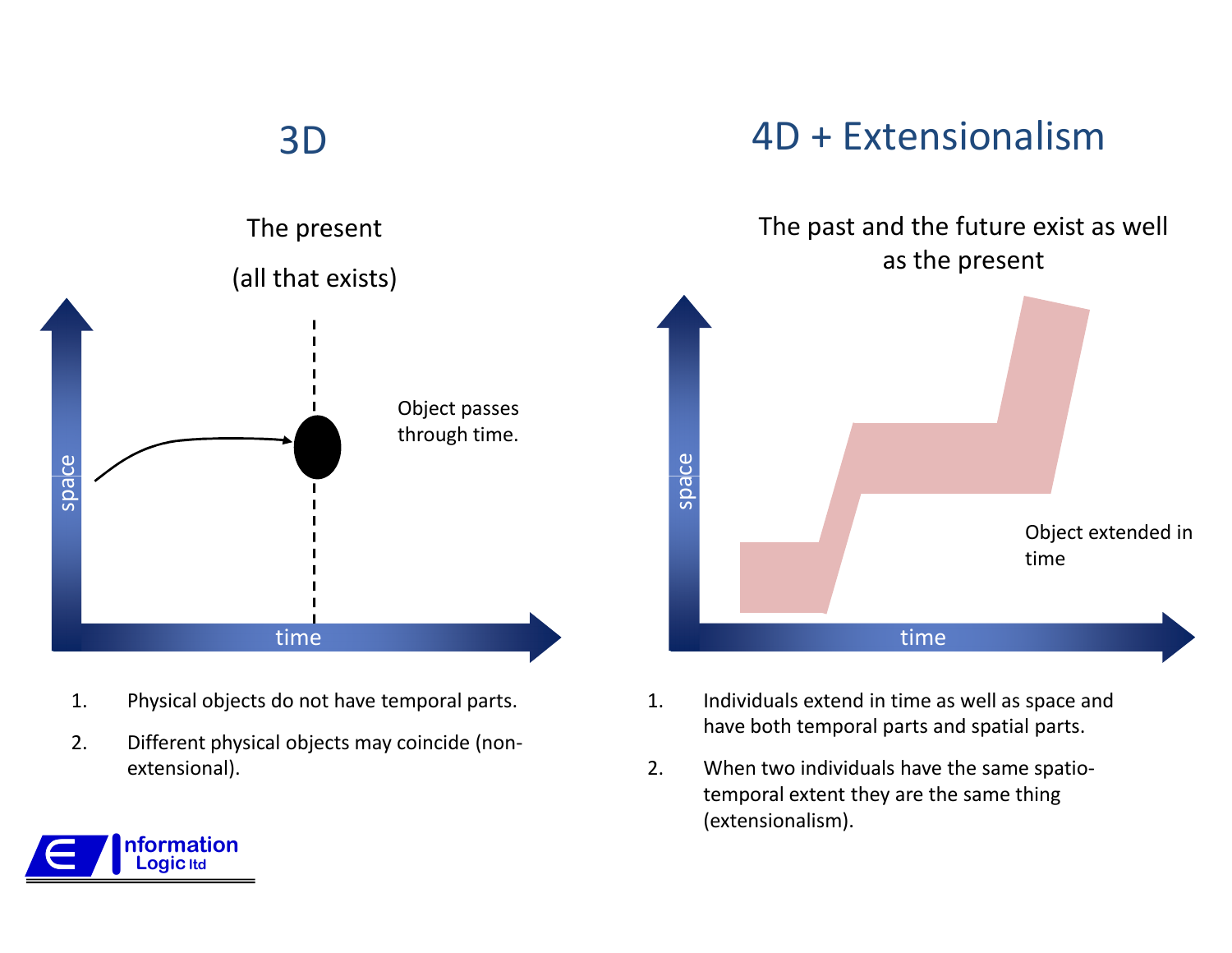#### **States**



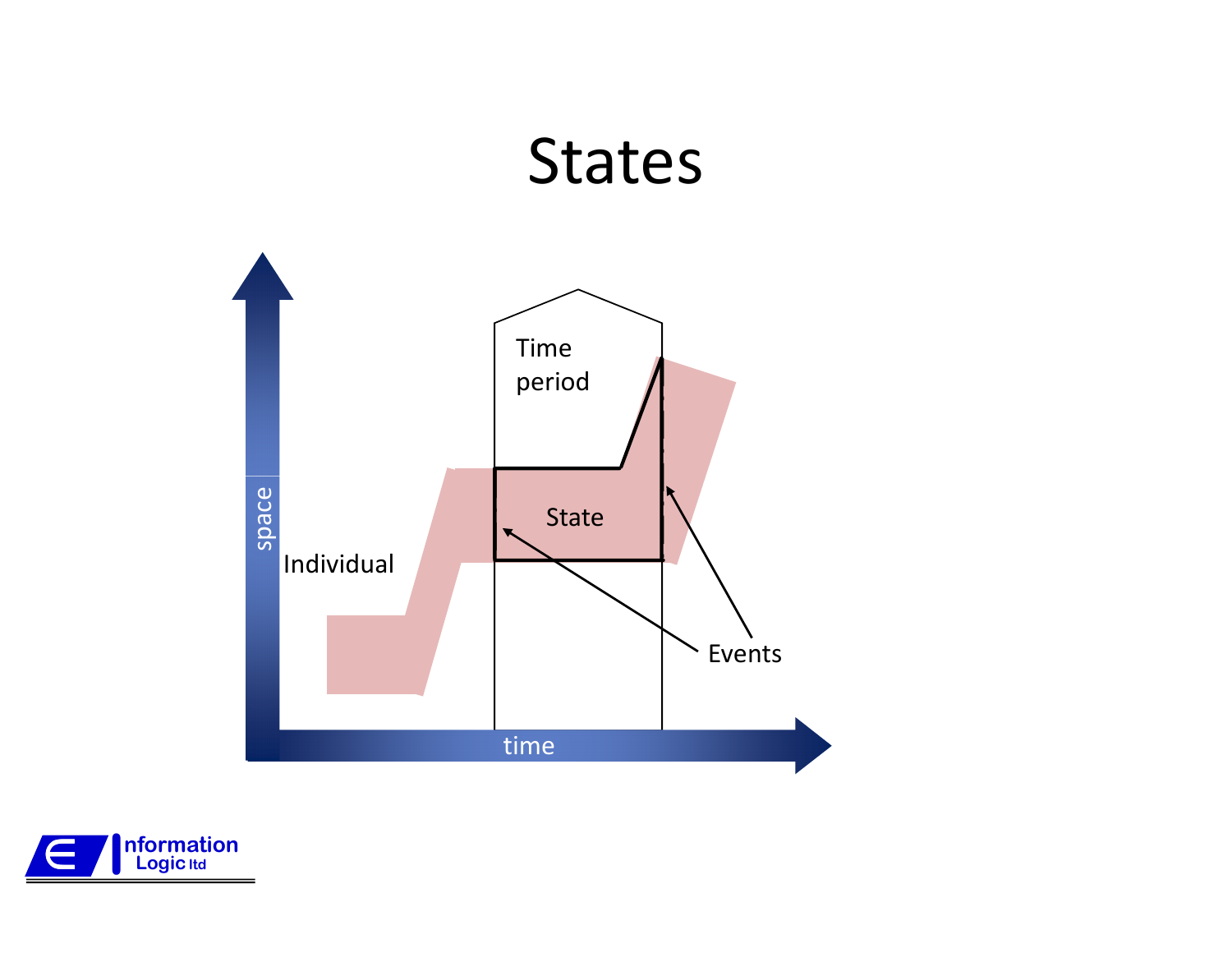### The life of a Broom



Axioms

Complex Systems in Knowledge Based Environments

"Ontology Meets Business"

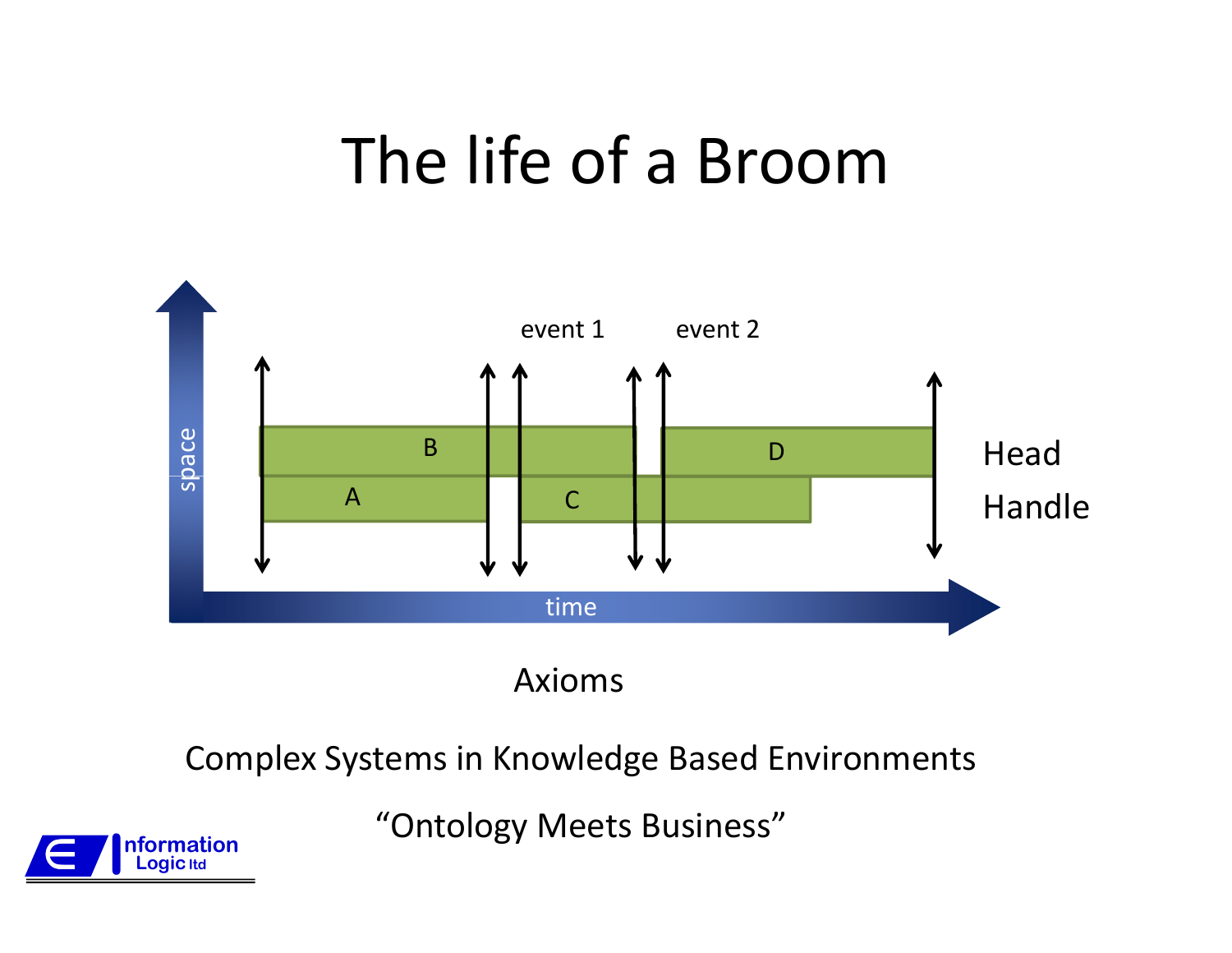### Some Approaches to Specifying the ISO 15926 Ontology

- Entity-Relationship + Reference Data Library–— EXPRESS
	- –— UML
- Description Logic –— OWL
- First Order Logic –— Common Logic
- Category Theory

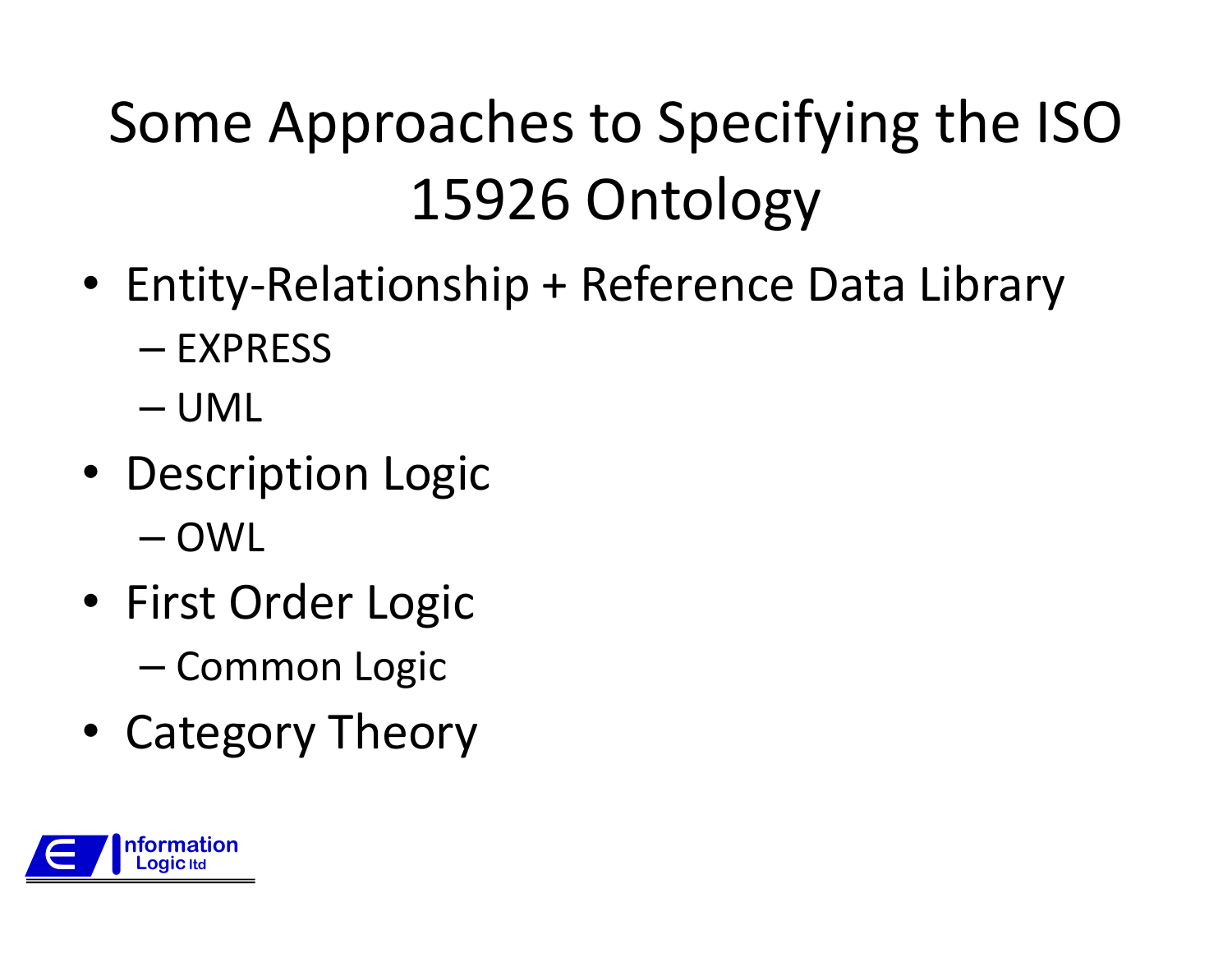## Entity Relationship + Reference Data Library

#### Advantages

- •We have it (in EXPRESS)!
- •Relatively expressive
- • Data Models have about the same descriptive power has Description Logics
- Straightforward route to implementation in an SQL environment

- • Not able to take advantage of Web tools
- Big Clunk between data model and Reference Data
- $\bullet$  EXPRESS is becoming a backwater

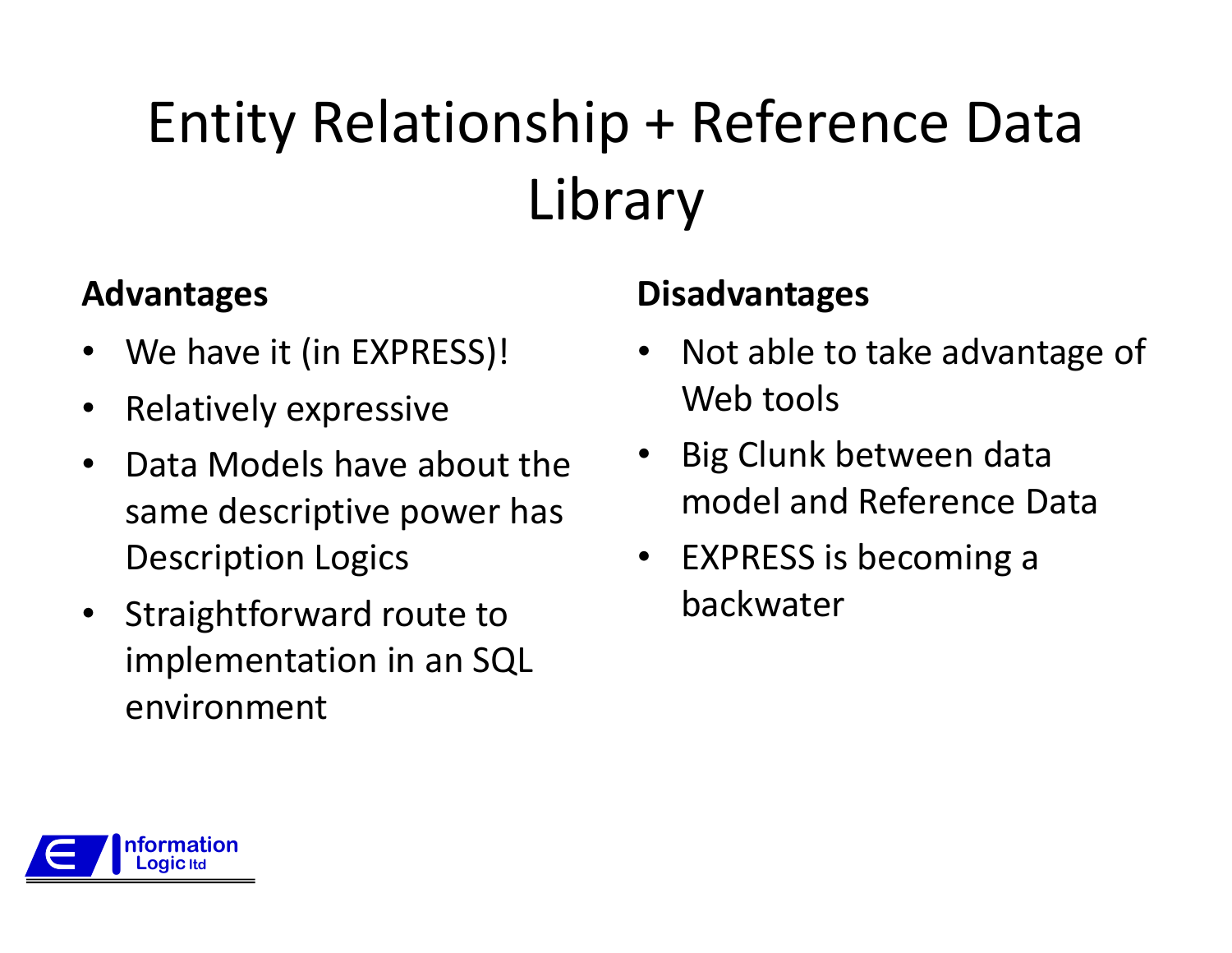# Description Logic

#### Advantages

- • Has a range of web based tools available
- • OWL has a lot of momentum behind it
- Can support useful portions of the requirements (e.g. Part 7)

- • Description Logics (including OWL) have limited expressivity relative to the full ISO 15926 ontology
- • Different versions of the ISO 15926 ontology are required to use DL/OWL over the full range.

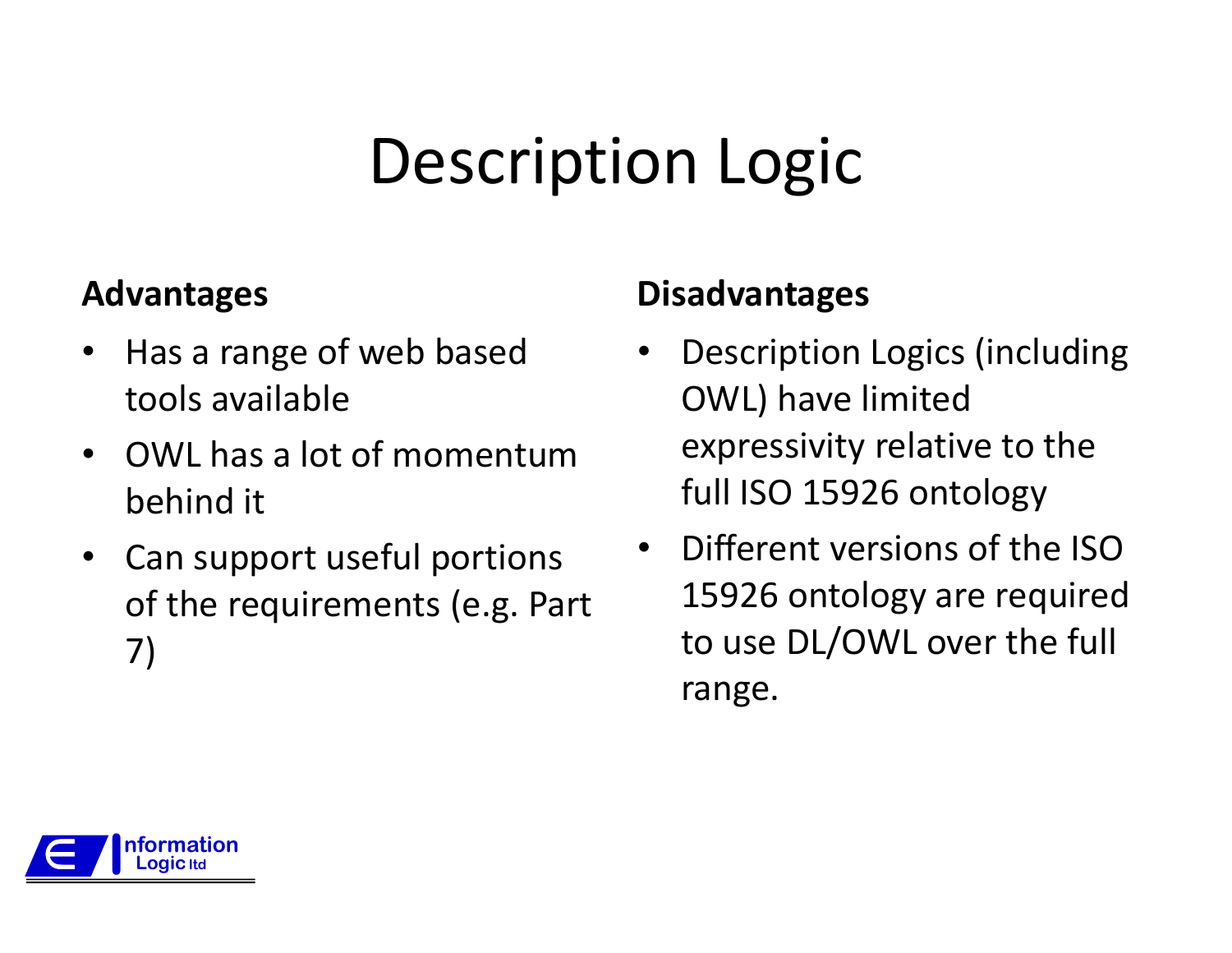### Some challenges for the OWL environment

- ISO 15926 in principle allows
	- – $-$  Referring to relationships as objects
	- – $-$  Referring to data records as objects
	- –- Class of class (multiple layers of class/instance relationships)
- So OWL can only support restricted views of a full ISO 15926 ontology
	- –- But these are views that can then take advantage of OWL tools

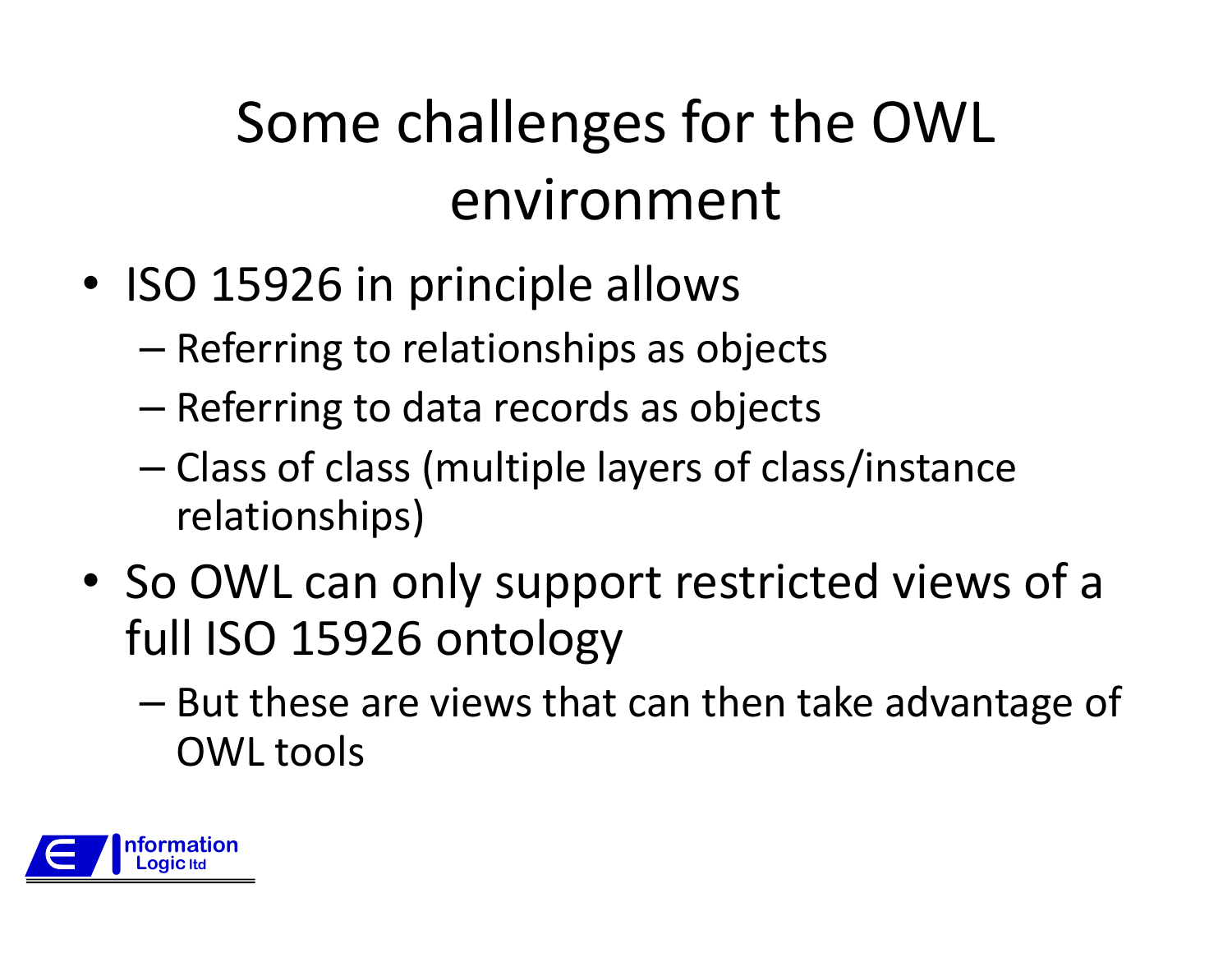# First Order Logic

#### Advantages

- $\bullet$ Relatively expressive
- $\bullet$  Good match to ISO 15926 requirements

- •Still some limitations
- $\bullet$ Limited tools available

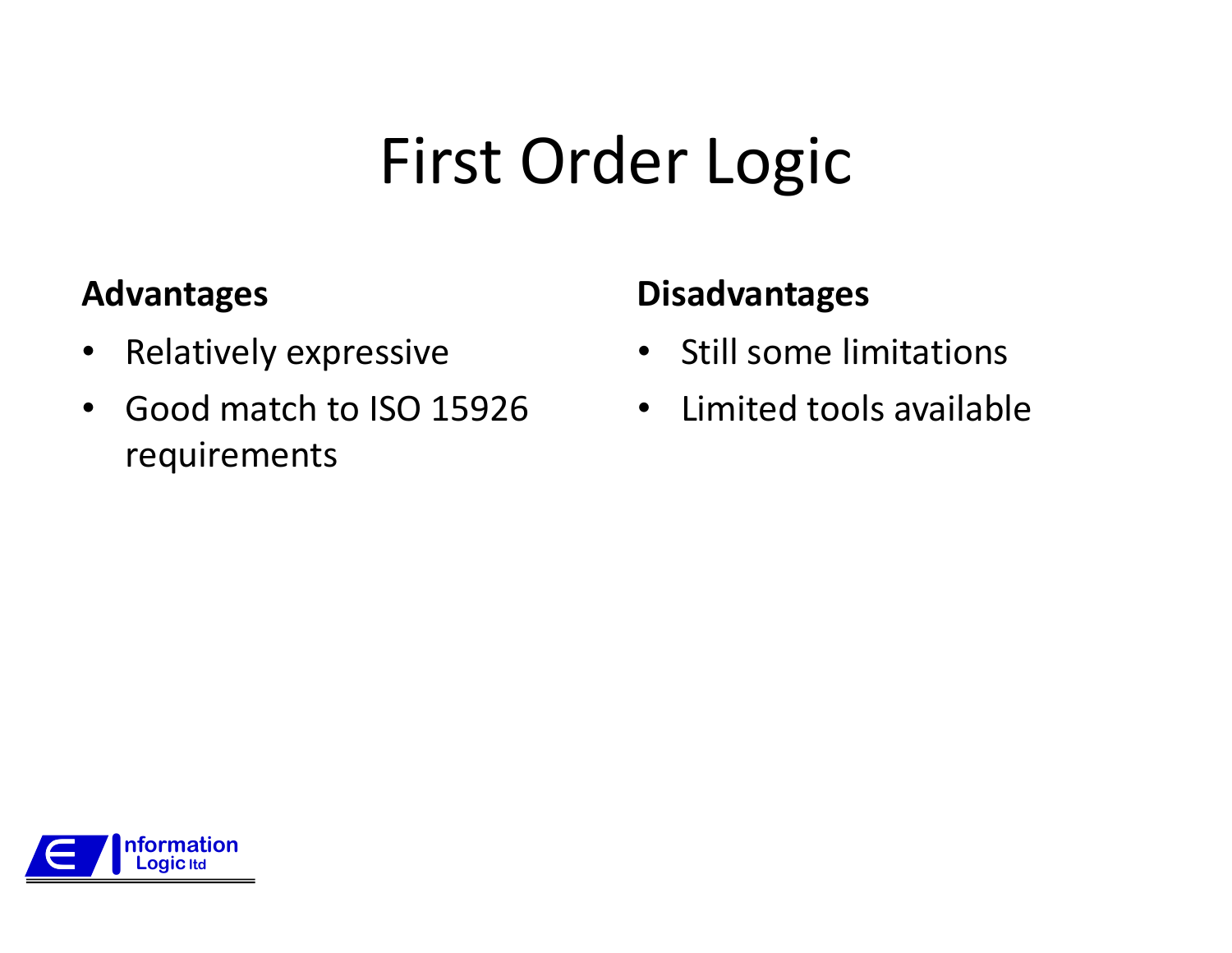## Category Theory

#### Advantages

 $\bullet$ Potentially very powerful

- Very little work done
- $\bullet$ No tool support
- $\bullet$ Needs demystfying

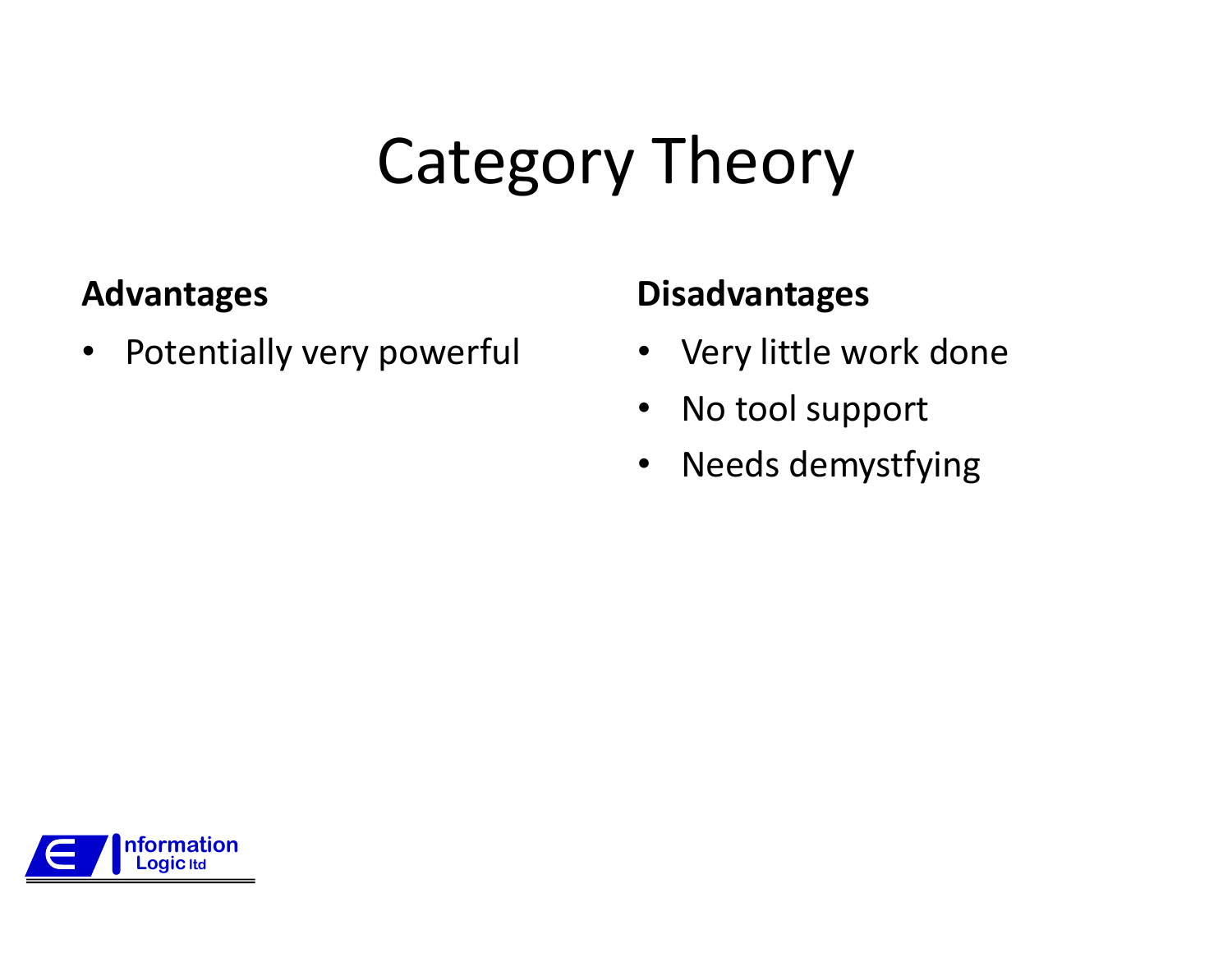#### A Vision for the Future